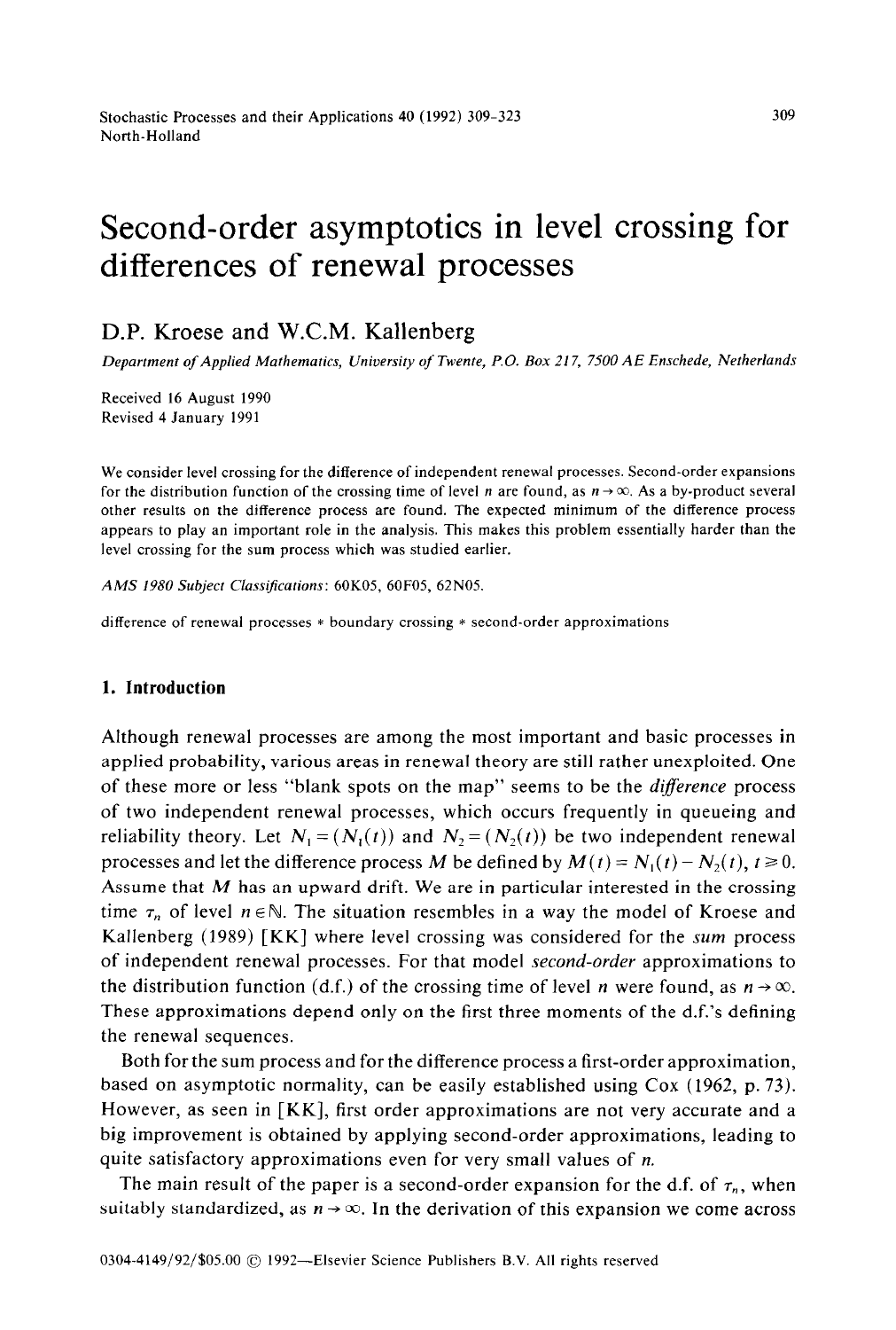several results, which are of independent interest. First of all, in Theorem 4.2 the d.f. of  $M(t)$  for large values of t is approximated in a similar way as the d.f. of the sum process, using expansions for the individual processes. In the case of the sum process a classical inversion step makes it possible to give a second-order expansion for the d.f. of the crossing time of level n. However, for the difference process, such a relatively simple inversion step is not available, due to the fact that in this situation the process is not increasing. To tackle these complications we rely on an idea of Anscombe (1953) to "look backwards in time". This idea is most easily used when both  $N_1$  and  $N_2$  are *stationary* renewal processes. In the recent past the idea of Anscombe has been applied frequently in boundary crossing problems for *random walks* (cf. Woodroofe (1982), Lalley (1984), Siegmund (1985) and Woodroofe and Keener (1986)).

Apart from a term which may be seen as the equivalent of the inversion step in the expansion for the sum process (cf.  $(3.2)$  and p. 486 of [KK]) now an extra term comes in, where the expectation of the minimum of *M* emerges. It is shown that this expectation exists finitely, due to the positive drift of *M* and the finiteness of the second moments of the corresponding renewal sequences. Finally a delicate investigation of the local behavior of  $M$  at time  $t$  for large  $t$  is given for the finishing touch.

From a theoretical point of view the second-order expansion of the d.f. of  $\tau_n$ gives insight in the structure of the problem. The approximation does not only depend on the first three moments of the d.f.'s defining the renewal sequences. The somewhat unexpected appearance of the expected minimum of *M* in the expansion shows that the d.f. of the crossing time for the difference process is essentially more complicated than for the sum process.

From a computational point of view, (3.1) shows that for a second-order approximation to the d.f. of  $\tau_n$  it is not sufficient to know the first three moments of the d.f.'s involved. Fortunately, in many practical cases the expected minimum of *M*  can be derived, whereas the true d.f. of  $\tau_n$  is practically always intractable. Numerical results and special cases are given in Kroese (1992). If the positive drift is not too small, the approximations are close to the (estimated) true d.f. even for rather small *n.* 

We conclude the Introduction with an outline of the rest of the paper. In the next section the basic definitions and model assumptions are given. Section 3 lists the main result and sketches its proof. The formal proof of the main result is given in Sections 4-5.

## 2. **Model, definitions**

In this section we formalize the model. Throughout this paper we conform to the definitions and assumptions that are given here, unless otherwise specified. There exist several definitions of a renewal process. Here we use the following: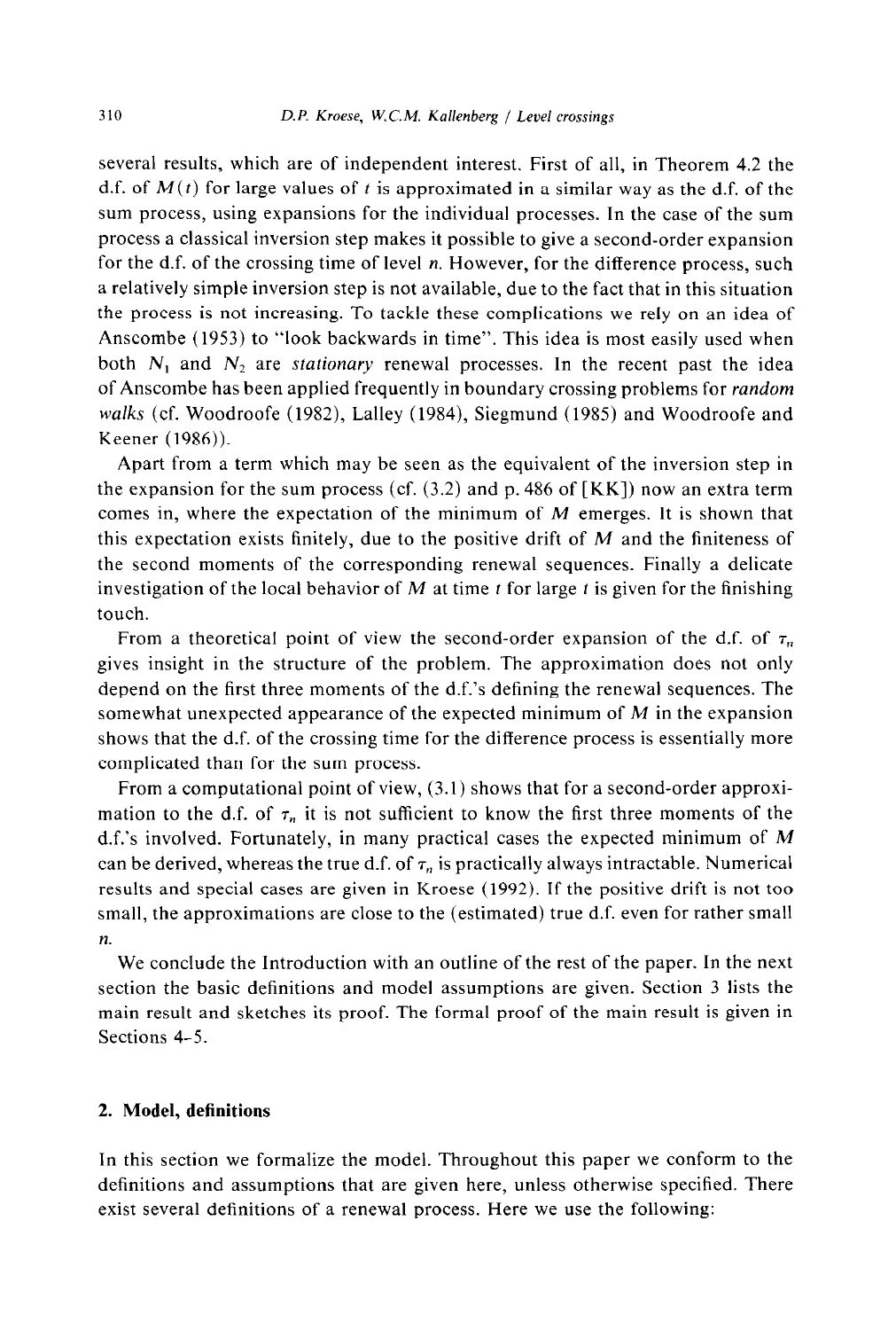Let  $X = (X_i)_{i \geq 1}$  be a sequence of *independent nonnegative* random variables, such that  $X_2, X_3, \ldots$  are *identically distributed* with some d.f. G. Let *F* denote the d.f. of **X, .** We call *X* the *renewal sequence* corresponding to the *delayed renewal process*   $N = (N(t))_{t \geq 0}$ , which is defined for  $t \geq 0$  by

$$
N(t) = \begin{cases} 0, & \text{if } X_1 > t, \\ \sup\{n \geq 1: X_1 + \cdots + X_n \leq t\}, & \text{else.} \end{cases}
$$

N is called an *ordinary* renewal process if *F = G,* and a *stationary* renewal process if

$$
F(x) = \frac{1}{\mu} \int_0^x \{1 - G(y)\} \, dy, \quad \text{where } \mu = EX_2 < \infty.
$$

Let  $N_1 = (N_1(t))$  and  $N_2 = (N_2(t))$  denote two *independent* renewal processes with renewal sequences  $(X_k^{(1)})$  and  $(X_k^{(2)})$ , respectively. If we omit the index set in the definition of a stochastic process, it is either  $\mathbb{N}_+$  (renewal sequences) or  $\mathbb{R}_+$  (otherwise). The difference process  $M = (M(t))$  of  $N_1$  and  $N_2$  is defined by

$$
M(t) = N_1(t) - N_2(t), \quad t \ge 0.
$$

Let  $\tau_n$  be the time at which *M* crosses level  $n \in \mathbb{N}$ , i.e.

$$
\tau_n = \inf\{t \geq 0: M(t) \geq n\}.
$$

Similarly, let  $T_k$  be the first time at which M crosses level  $k \in \mathbb{Z}_-$ ,

$$
T_k = \inf\{t \ge 0: M(t) \le k\}.
$$

We do not a priori assume  $N_1$  and  $N_2$  to be stationary renewal processes. Although the main result is stated for such processes, most of the results hold true for delayed renewal processes. Let  $F_i$  be the d.f. of  $X_1^{(i)}$  and let  $G_i$  be the d.f. of  $X_2^{(i)}$ ,  $i = 1, 2$ . We assume that the *expectation*  $\mu_i$ , the *variance*  $\sigma_i^2$  and the *third central moment*  $\mu_{3i}$ of  $X_2^{(i)}$  exist *finitely* and that  $G_i$  is *nonlattice*,  $i = 1, 2$ . This also ensures the finiteness of the expectation and variance of  $X_i^{(i)}$  when  $N_i$  is stationary,  $i = 1, 2$ . Let

$$
\zeta_i = \sup\{x \ge 0 : F_i(x) < 1\}, \quad i = 1, 2
$$

The probability space in the background is denoted by  $(\Omega, \mathcal{H}, P)$ . We introduce also a family of probability measures  $(P^{r,s}; 0 \le r < \zeta_1, 0 \le s < \zeta_2)$  on  $(\Omega, \mathcal{H})$ . Under measure  $P^{r,s}$ ,  $N_1$  and  $N_2$  are independent renewal processes, such that  $X_2^{(i)}$  has d.f.  $G_i$ ,  $i=1,2$ , and, for  $x, y \ge 0$ ,

$$
P^{r,s}(X_1^{(1)} \le x, X_1^{(2)} \le y) = \frac{F_1(x+r) - F_1(r)}{1 - F_1(r)} \frac{F_2(y+s) - F_2(s)}{1 - F_2(s)}.
$$

The expectation operator corresponding to  $P^{r,s}$  is denoted by  $E^{r,s}$ .

**Remark 2.1.** When  $F_i(0) = 0$ , for  $i = 1, 2$  (as is the case for stationary  $N_1$  and  $N_2$ ), then probability measures  $P$  and  $P^{0,0}$  coincide.

The following notation for conditional probabilities is used. Let  $(\Omega, \mathcal{H}, Q)$  be the probability space under use. Let H be an event and let  $\mathscr G$  be a sub  $\sigma$ -algebra of  $\mathscr K$ .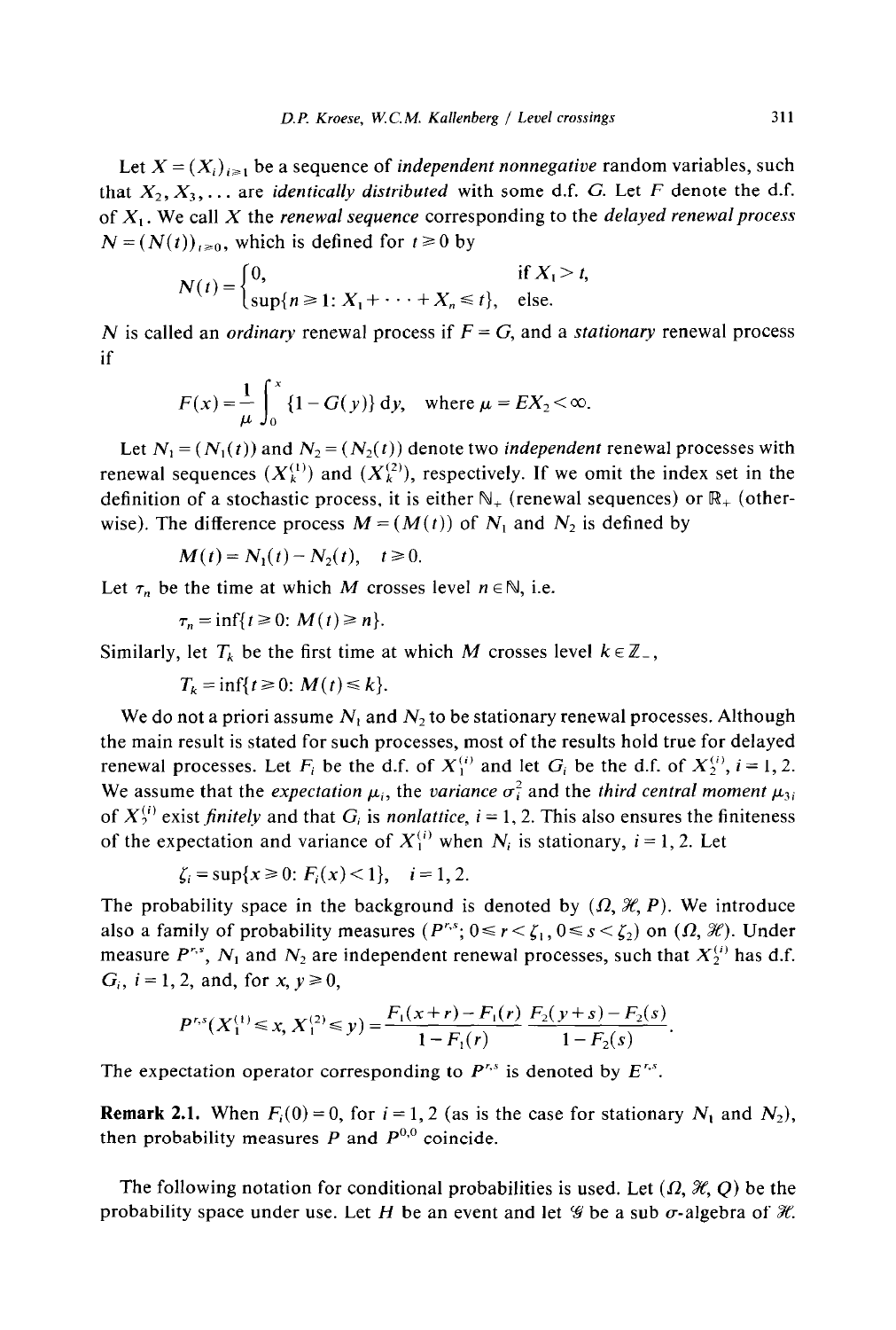The conditional probability of the event *H*, given  $\mathcal G$  is denoted by  $Q_{\mathcal G}(H)$ . If  $\mathcal G$  is generated by a random variable V, we write  $Q_V(H)$  for  $Q_\mathscr{G}(H)$ .

We assume from now on that  $\mu_1 < \mu_2$ . In that case M has a positive drift  $\alpha^{-1}$ ,

$$
\alpha^{-1} = \mu_1^{-1} - \mu_2^{-1}.
$$

The following parameters are used frequently in the expansions below. We therefore list them in this section. We define

$$
\gamma = \sqrt{\sigma_1^2 \mu_1^{-3} + \sigma_2^2 \mu_2^{-3}}
$$

and, for  $x \in \mathbb{R}$ ,

$$
t_n = t_n(x) = n\alpha + x\gamma\sqrt{n} \ \alpha^{3/2},
$$
  
\n
$$
c_i = \frac{1}{6}\mu_{3i}\sigma_i^{-3}\mu_i^{1/2}, \quad d_i = \frac{1}{2}\sigma_i\mu_i^{-1/2}, \quad a_i = \mu_i^{3/2}\sigma_i^{-1}, \quad i = 1, 2.
$$
 (2.1)

The standard normal d.f. is denoted by  $\Phi$ , its density by  $\varphi$ . To conclude this section, Figure 1 gives an illustration of the various definitions (note that  $k \le 0$ ).



Fig. 1. Realization of  $(M(t), t \ge 0)$ .

#### 3. **Main result**

**Theorem 3.1.** Let  $N_1$  and  $N_2$  be independent stationary renewal processes that satisfy *the conditions of Section 2. Then the following second-order expansion for*  $\tau_n$  *holds true.* 

$$
\sup_{x \in \mathbb{R}} \left| P\left( \frac{\tau_n - n\alpha}{\gamma \alpha^{3/2} \sqrt{n}} \le x \right) - \Phi(x) \right|
$$
  
 
$$
- \frac{\varphi(x)}{\sqrt{n}} \left\{ p(1 - x^2) + \frac{1}{2\gamma \sqrt{\alpha}} - \frac{1}{2} \gamma \sqrt{\alpha} - \frac{1}{\gamma \sqrt{\alpha}} E \inf_{t \ge 0} M(t) \right\} \right|
$$
  
= o(1/\sqrt{n}) \quad as  $n \to \infty$ , (3.1)

*where* 

$$
p = \frac{(c_1 - d_1)(\gamma a_1)^{-3} - (c_2 - d_2)(\gamma a_2)^{-3}}{\sqrt{\alpha}} + \frac{1}{2}\gamma\sqrt{\alpha}.
$$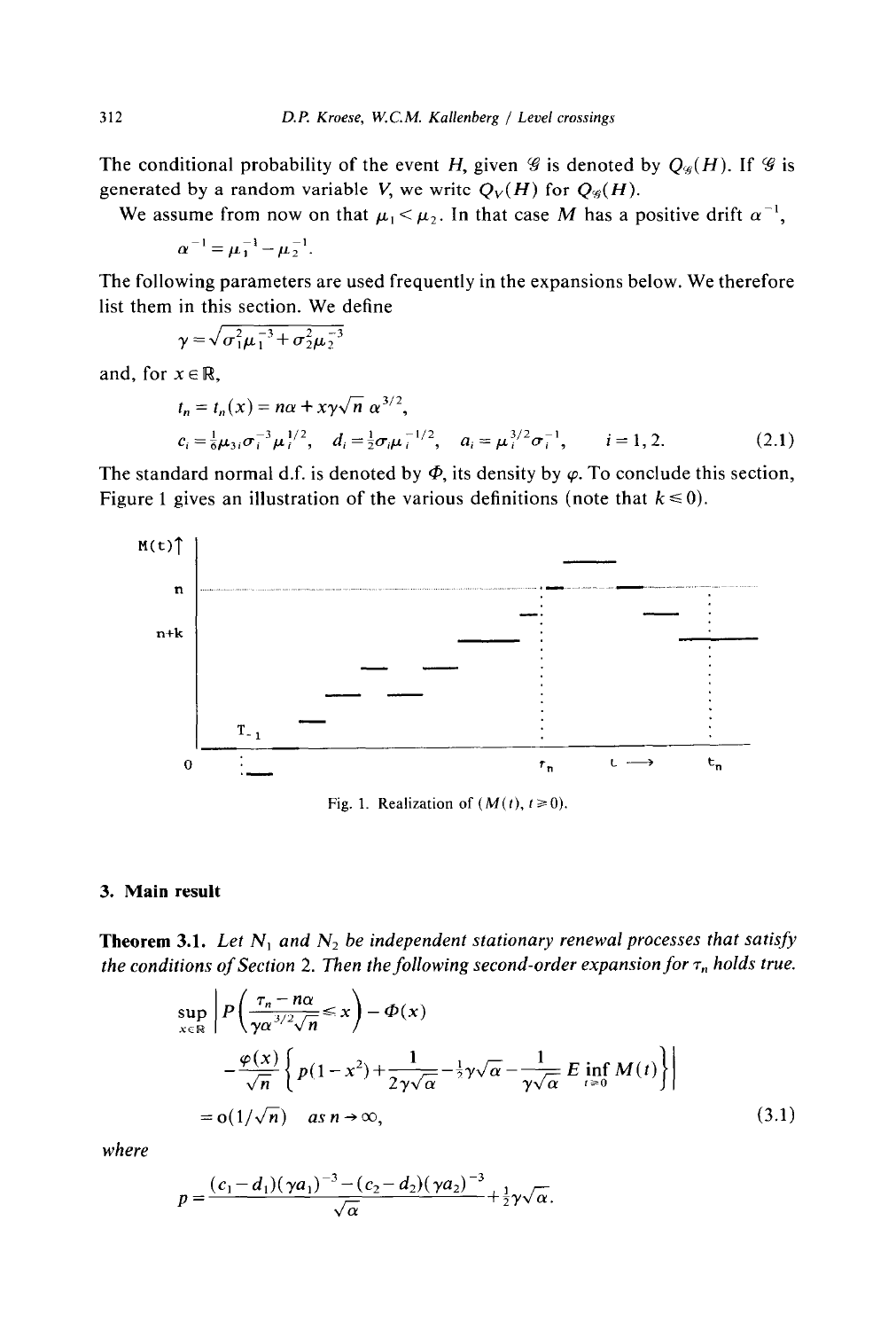(The other parameters are defined in Section 2.)

**Remark 3.1.** First we show that the terms in (3.1) are well-defined (i.e. that  $\inf_{t \geq 0} M(t)$  has finite expectation). This can be seen as follows. Let  $S_n^{(i)} =$  $X_1^{(i)}$ +  $\cdots$  +  $X_n^{(i)}$ ,  $i$  = 1, 2. For  $k \in \mathbb{N}_+$ ,

$$
P\left(-\inf_{t\geq0} M(t) \geq k\right)
$$
  
=  $P(S_n^{(1)} > S_{n+k-1}^{(2)}$  for some *n*)  

$$
\leq P\left(\sup_{j\geq k} j^{-1} |S_j^{(2)} - j\mu_2| > \varepsilon\right) + P(S_n^{(1)} > (n+k-1)(\mu_2 - \varepsilon)
$$
 for some *n*)  

$$
\leq P\left(\sup_{j\geq k} j^{-1} |S_j^{(2)} - j\mu_2| > \varepsilon\right)
$$
  

$$
+ P\left(\sup_{n\geq0} \{S_n^{(1)} - n(\mu_2 - \varepsilon)\} > (\mu_2 - \varepsilon)(k-1)\right),
$$

where  $\varepsilon > 0$  is so small that  $\mu_1 < \mu_2 - \varepsilon$ . Now

$$
-E \inf_{t \ge 0} M(t) = \sum_{k=1}^{\infty} P\left(-\inf_{t \ge 0} M(t) \ge k\right)
$$
  

$$
\le \sum_{k=1}^{\infty} P\left(\sup_{j \ge k} j^{-1} |S_j^{(2)} - j\mu_2| > \varepsilon\right)
$$
  

$$
+ (\mu_2 - \varepsilon)^{-1} E \sup_{n \ge 0} \left\{S_n^{(1)} - n(\mu_2 - \varepsilon)\right\} + 1.
$$

The sum in the previous line is finite by Theorem 3 of Baum and Katz (1965), while the second expression is finite e.g. by Theorem 5 of Kiefer and Wolfowitz (1956).

Next we give a broad sketch of the proof of Theorem 3.1, of which the details can be found in the remaining sections.

**Sketch of the proof of Theorem 3.1.** By definition of  $t_n$  and  $\tau_n$ ,

$$
P\left(\frac{\tau_n - n\alpha}{\gamma \alpha^{3/2} \sqrt{n}} \le x\right) = P(\tau_n \le t_n)
$$
  
=  $P(M(t_n) \ge n) + P(M(t_n) < n, \tau_n \le t_n).$  (3.2)

We tackle the first term in (3.2) by using techniques that were developed in [KK]. That is, first we derive an expression for  $P(N_i(t) \le x)$ , as  $t \to \infty$ ,  $i = 1, 2$ . Then, in order to obtain an expansion for  $P(M(t) \le x)$  it suffices to convolve the expansions of  $P(N_1(t) \le x)$  and  $P(N_2(t) \le x)$ . This first term may be seen as the equivalent of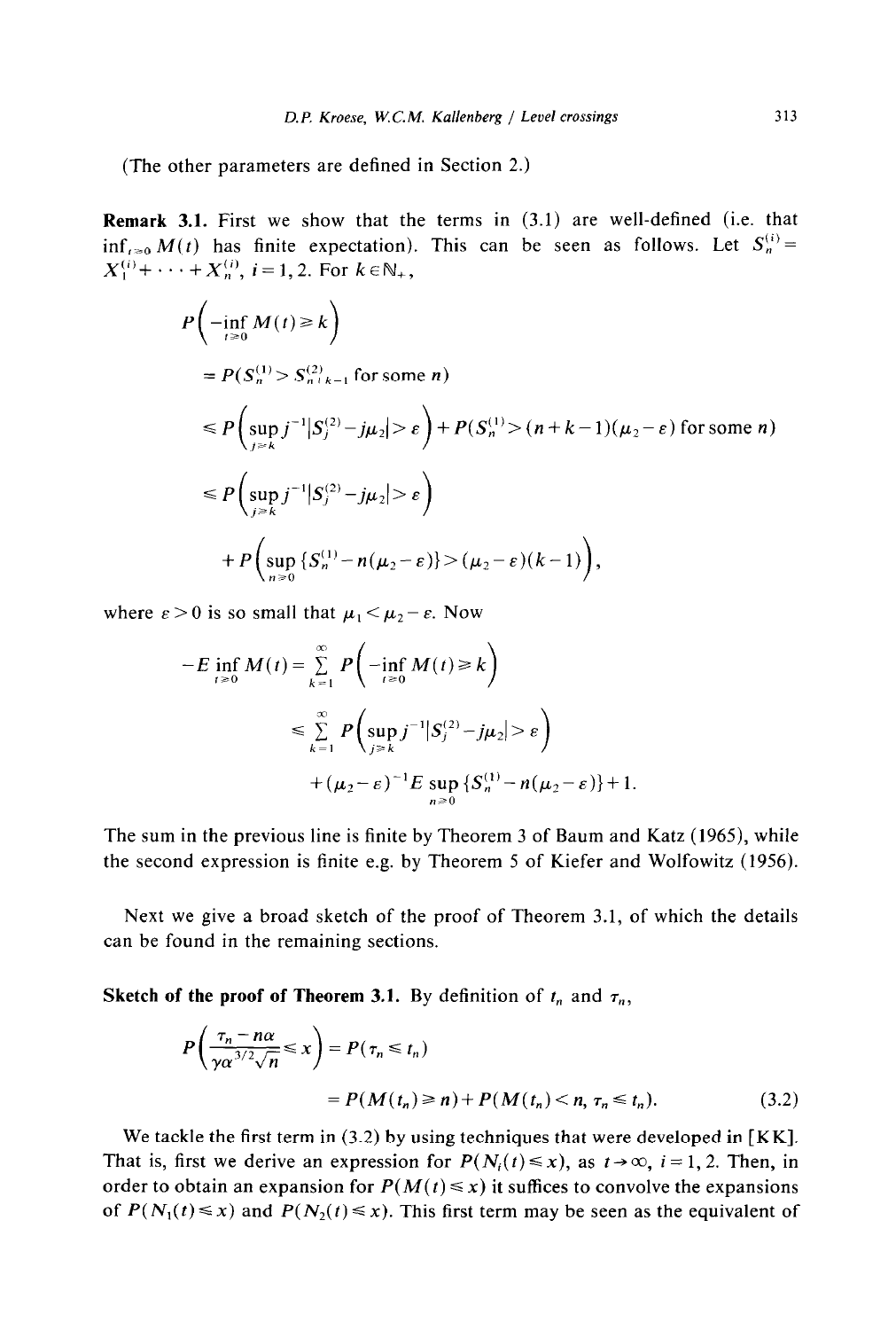the inversion step in the expansion for the sum process. For the second term in (3.2) we have,

$$
P(M(t_n) < n, \tau_n \le t_n)
$$
  
=  $\sum_{k=-\infty}^{-1} P(M(t_n) = n + k, \tau_n \le t_n)$   
=  $\sum_{k=-\infty}^{-1} P(M(t_n) - M(t_n - t_n) = n + k, \min_{0 \le u \le t_n} {M(t_n) - M(t_n - u)} \le k$ .

Since  $N_1$  and  $N_2$  are *independent stationary* renewal processes,  $(M(t_n) M(t_n - u)_{0 \le u \le t_n}$  has the same probability law as  $(M(u))_{0 \le u \le t_n}$ . This is a direct consequence of the reversibility property of stationary renewal sequences and Anscombe's (1953) idea to "look backwards in time". This idea is frequently used in level crossing problems for random walks (cf. Section l), and is most easily illustrated by turning the realization of  $M$  in Figure 1 upside down and viewing the process "backwards in time", starting at time  $t_n$ . Hence by definition of  $T_k$  in Section 2, we have

$$
P(M(t_n) < n, \tau_n \leq t_n) = \sum_{k=-\infty}^{-1} P(M(t_n) = n + k, \, T_k \leq t_n). \tag{3.3}
$$

We will show that, up to  $o(n^{-1/2})$ , we may restrict attention to a finite sum in (3.3) and that the summand may be replaced by

$$
P(M(t_n) = n + k) \cdot P(T_k \leq t_n).
$$

Moreover,

$$
P(M(t_n) = n + k) \approx \varphi(x) \gamma^{-1} (n\alpha)^{-1/2}
$$

for fixed *k* and large enough *n,* and finally

$$
\sum_{k=-\infty}^{-1} P(T_k \leq t_n) \approx \sum_{k=-\infty}^{-1} P(T_k < \infty) = -E \inf_{t \geq 0} M(t).
$$

The approximation sign  $\approx$  will be made more precise in the next sections, where we will give the formal proof of Theorem 3.1. The first term in (3.2) is considered in Section 4, whereas the second part is treated in Section 5. The actual proof of the theorem is given at the end of Section 5.

#### 4. **Expansions, first part**

In order to expand the first term in (3.2),  $P(M(t_n) \ge n)$ , for large *n*, we start with an expansion for  $P(M(t) \le x)$  for large t.

Throughout this section  $N = (N(t))$  denotes a delayed renewal process with renewal sequence  $(X_i)$ . Let F be the d.f. of  $X_i$  and G the d.f. of  $X_i$ ,  $i = 2, 3, \ldots$ .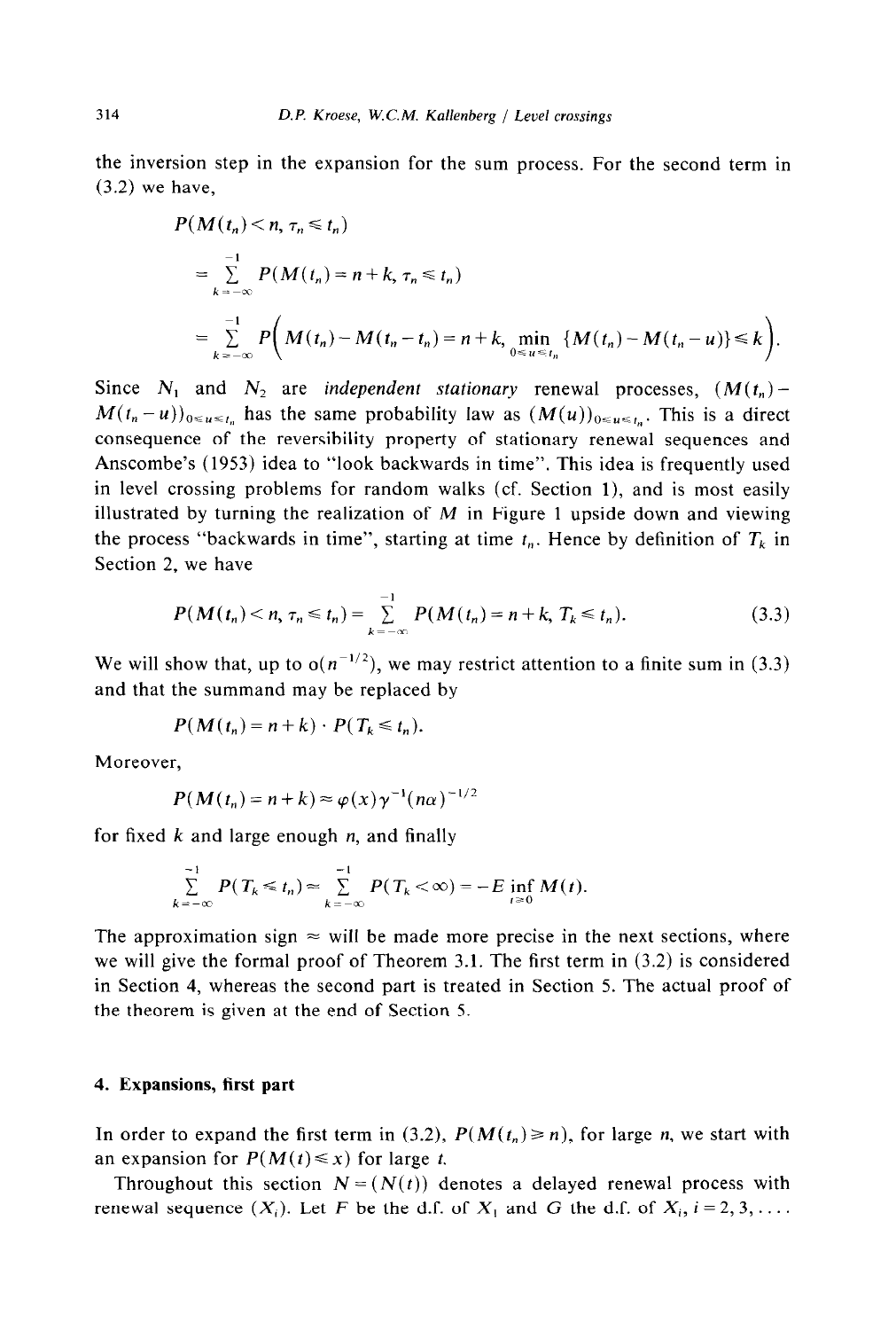We assume that  $F$  and  $G$  have finite expectation, variance and third central moment and that G is nonlattice. Let  $\zeta = \sup\{x \geq 0: F(x) < 1\}$ . The probability measure  $P^r$ ,  $0 \le r \le \zeta$ , is defined in the same manner as  $P^{r,s}$  in Section 2.

Let  $\mu = EX_2, \sigma^2 = \text{Var }X_2, \mu_3 = E(X_2-\mu)^3$  and  $\nu = \nu(r) = E'X_1, 0 \le r < \zeta$ . Define parameters a, c and d similarly to  $(2.1)$ . Note that  $\nu(0)$  is not necessarily equal to *EX,,* cf. Remark 2.1. We have the following lemma.

**Lemma 4.1.** *Let*  $S_n = X_1 + \cdots + X_n$ *. For every fixed*  $0 \le y \le \zeta$ ,  $\sup_{n \leq r \leq y} \sup_{x \in \mathbb{R}} \left| P^r \left( \frac{S_n - (n-1)\mu - \nu}{\sigma \sqrt{n}} \right) \right|$  $\varphi(x)\mu$  $\sup_{0 \le r \le y} \sup_{x \in \mathbb{R}} P' \left( \frac{\partial}{\partial \sqrt{n}} \right) = \frac{P(x) - \frac{1}{\sqrt{n} \cdot 6\sigma^3} (1 - x)}{\sqrt{n} \cdot 6\sigma^3}$  $= o(n^{-1/2})$  as  $n \to \infty$ .

**Proof.** Let  $\tilde{S}_{n-1} = X_2 + \cdots + X_n$  and  $Y_n = (\sigma x \sqrt{n} - X_1 + v)\sigma^{-1}(n-1)^{-1/2}$ , then  $P'\left(\frac{S_n-(n-1)\mu-\nu}{\sigma\sqrt{n}}\leq x\right)=P'\left(\frac{\tilde{S}_{n-1}-(n-1)\mu}{\sigma\sqrt{n-1}}\leq Y_n\right)$  $= E^{r} P_{X_1}^{r} \left( \frac{S_{n-1} - (n-1)\mu}{\sigma \sqrt{n-1}} \right)$ 

Consequently,

$$
\left| P'\left(\frac{S_n - (n-1)\mu - \nu}{\sigma\sqrt{n}} \le x \right) - \Phi(x) - \frac{\varphi(x)\mu_3}{\sqrt{n}\delta\sigma^3} (1 - x^2) \right|
$$
  
\n
$$
\le E'\left| P'_{X_1}\left(\frac{\tilde{S}_{n-1} - (n-1)\mu}{\sigma\sqrt{n-1}} \le Y_n \right) - \Phi(Y_n) - \frac{\varphi(Y_n)\mu_3}{\sqrt{n-1}\delta\sigma^3} (1 - Y_n^2) \right| \tag{4.1}
$$

$$
+|E'\Phi(Y_n) - \Phi(x)| \tag{4.2}
$$

$$
+E'\left|\frac{\varphi(Y_n)\mu_3}{\sqrt{n-1}\,6\sigma^3}\left(1-Y_n^2\right)-\frac{\varphi(x)\mu_3}{\sqrt{n}\,6\sigma^3}\left(1-x^2\right)\right|.\tag{4.3}
$$

It is clear that (4.1) is of the order  $o(n^{-1/2})$  uniformly in x and r (cf. Feller, 1971, Theorem XVI 4.1, p. 539). Moreover, for  $|x| = |x_n| \le \log n$ ,

$$
Y_n - x = \frac{\nu - X_1}{\sigma \sqrt{n-1}} + O((n-1)^{-1} \log n).
$$

It follows from the mean value theorem that both  $(4.2)$  and  $(4.3)$  are  $o(n^{-1/2})$ uniformly for  $0 \le r \le y$  and  $|x| \le \log n$ . In particular,

$$
\sup_{0\leq r\leq y} P'\left(\frac{S_n-(n-1)\mu-\nu}{\sigma\sqrt{n}}\leq -\log n\right)=o(n^{-1/2})
$$

and

$$
\sup_{0\leq r\leq y} P^r\bigg(\frac{S_n-(n-1)\mu-\nu}{\sigma\sqrt{n}} \leq \log n\bigg) = 1 - o(n^{-1/2}),
$$

so that Lemma 4.1 follows by the monotonicity of d.f.'s.  $\Box$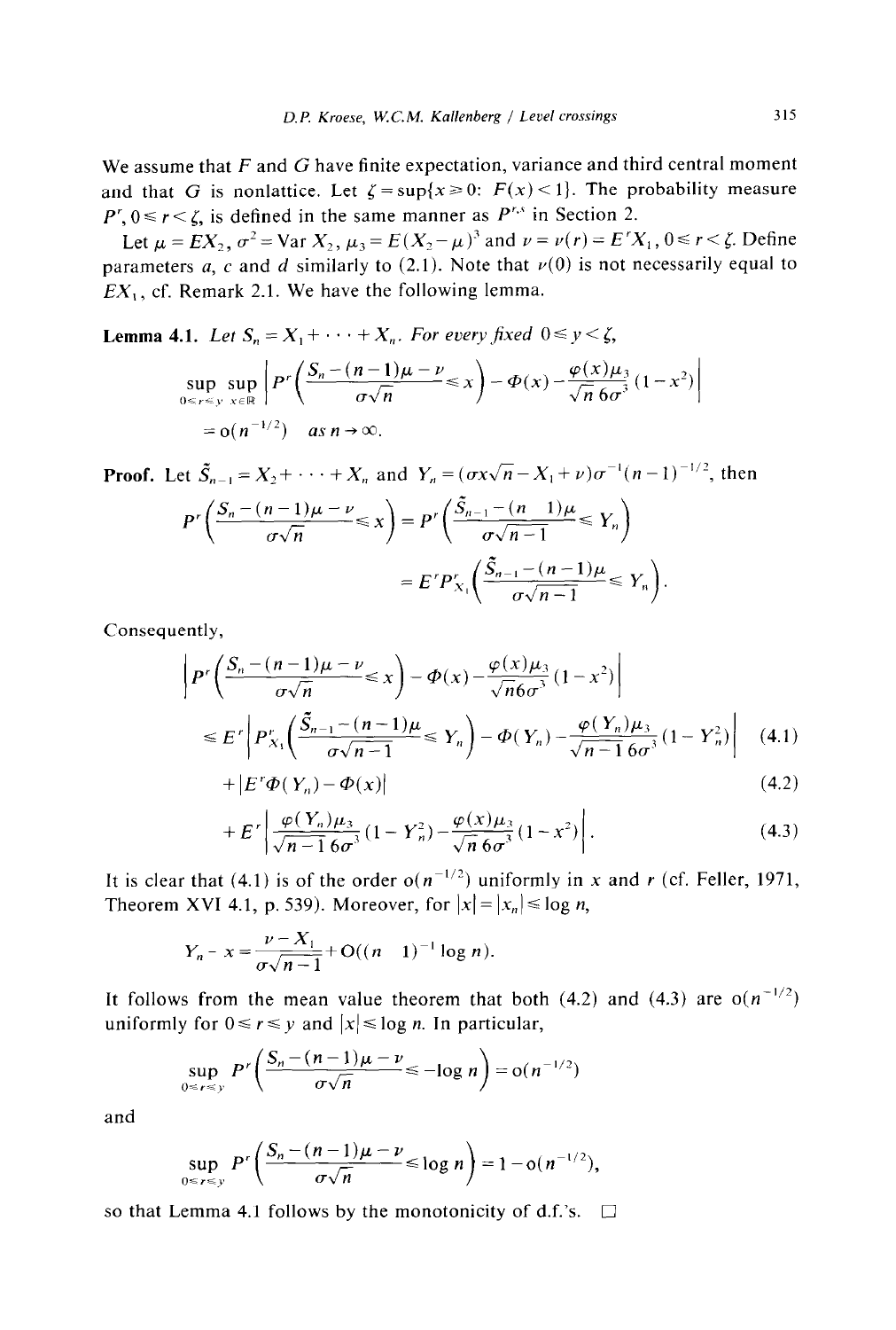We now have the means to derive an expansion for the d.f. of the delayed renewal process  $N(t)$  starting with 'age'  $r$ .

**Theorem 4.1.** *For*  $0 \le y \le \zeta$  *fixed,* 

$$
\sup_{0 \leq r \leq y} \sup_{x \in \mathbb{R}} \left| P'\left(\frac{N(t) - t/\mu}{\sqrt{t}/a} \leq x \right) - \Phi(x) \right|
$$
  
 
$$
- \frac{\varphi(x)}{\sqrt{t}} \left\{ (c - d)(x^2 - 1) + e + a \left\{ \theta \left( \frac{t}{\mu} + x a^{-1} \sqrt{t} \right) - \frac{1}{2} \right\} \right\}
$$
  
= o(t<sup>-1/2</sup>) as t \to \infty,

where  $e = -d - \frac{1}{2}a + \mu^{1/2} \sigma^{-1} \nu$  and  $\theta(\nu) = [\nu] + 1 - \nu$  with  $[\nu]$  the integer part of  $\nu$ .

**Proof.** Let  $|x| = |x_i| \le \log t$ .

$$
P'\left(\frac{N(t)-t/\mu}{\sqrt{t}/a} \leq x\right) = P'(N(t) \leq t/\mu + xa^{-1}\sqrt{t})
$$
  
= 
$$
P'(N(t) \leq m_t - \theta(t/\mu + xa^{-1}\sqrt{t})) = P'(S_{m_t} > t),
$$

where

$$
m_t = [t/\mu + xa^{-1}\sqrt{t}] + 1.
$$

Let  $y_t = (t - (m_t - 1)\mu - \nu)\sigma^{-1}m_t^{-1/2}$ , then by Lemma 4.1,

$$
P^{r}(S_{m_{t}} > t) = 1 - \Phi(y_{t}) - \frac{\varphi(y_{t})\mu_{3}}{\sqrt{m_{t}}}\frac{(1 - y_{t}^{2}) + o(m_{t}^{-1/2})}{(1 - y_{t}^{2}) + o(m_{t}^{-1/2})},
$$

uniformly for  $0 \le r \le y$ . Moreover,

$$
y_t = -x + \frac{x^2 \sigma \mu^{-1/2}}{2\sqrt{t}} + \frac{\mu^{1/2}(\mu - \nu)}{\sigma \sqrt{t}} - \frac{\mu^{3/2}}{\sigma \sqrt{t}} \theta(t/\mu + x a^{-1} \sqrt{t})
$$
  
+ O(t<sup>-1</sup> log<sup>3</sup> t),

uniformly for  $0 \le r \le y$ ,  $|x| \le \log t$ . Therefore, by the mean value theorem and the finiteness of  $\nu$ , we have,

$$
P'\left(\frac{N(t)-t/\mu}{\sqrt{t}/a} \le x\right) = \Phi(x) - \frac{\varphi(x)}{\sqrt{t}} c(1-x^2)
$$

$$
-\frac{\varphi(x)}{\sqrt{t}} \left\{ x^2 d + a - \frac{\mu^{1/2} \nu}{\sigma} - a\theta(t/\mu + xa^{-1}\sqrt{t}) \right\}
$$

$$
+ o(t^{-1/2}),
$$

uniformly for  $0 \le r \le y$ ,  $|x| \le \log t$ . The uniformity for  $x \in \mathbb{R}$  now follows in the usual way from the monotonicity of d.f.'s.  $\Box$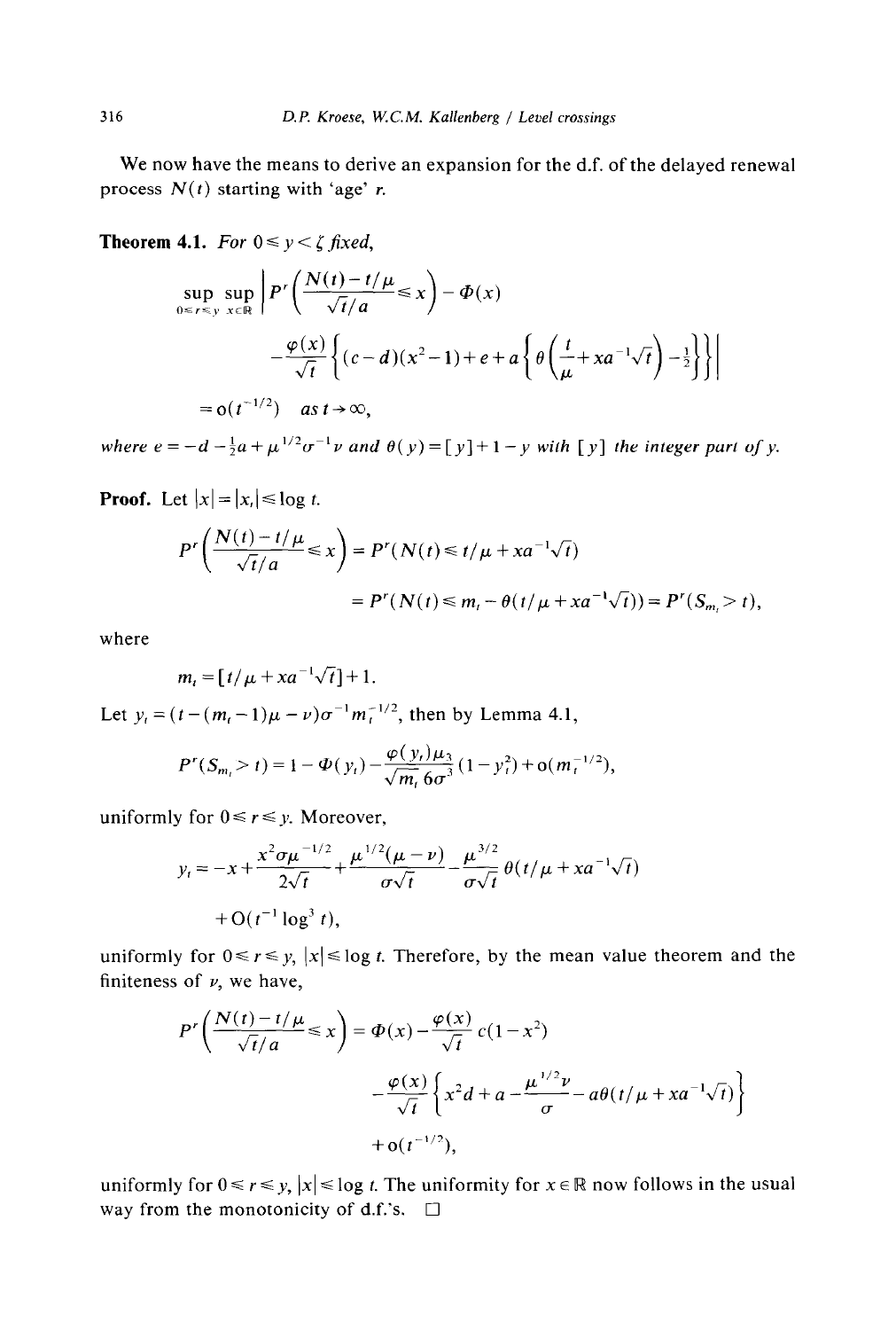Corollary 4.1. Let  $N_1$  and  $N_2$  be delayed renewal processes and let  $e_1$  and  $e_2$  be defined *similarly as e in Theorem 4.1. For all*  $0 \le y \le \zeta_1$  *and*  $0 \le z \le \zeta_2$  *we have,* 

$$
\sup_{0 \le r \le y} \sup_{0 \le s \le \xi_2} \sup_{x \in \mathbb{R}} \left| P^{r,s} \left( \frac{N_1(t) - t/\mu_1}{\gamma \sqrt{t}} \le x \right) - \Phi(\gamma a_1 x) - \frac{\varphi(\gamma a_1 x)}{\sqrt{t}} \left\{ (c_1 - d_1) \{ (\gamma a_1 x)^2 - 1 \} + e_1 + a_1 \left\{ \theta \left( \frac{t}{\mu_1} + \gamma x \sqrt{t} \right) - \frac{1}{2} \right\} \right\} \right|
$$
  
= o(t<sup>-1/2</sup>) (4.4)

*and* 

$$
\sup_{0 \le r < \zeta_1} \sup_{0 \le s \le z} \sup_{x \in \mathbb{R}} \left| P^{r,s} \left( \frac{-N_2(t) + t/\mu_2}{\gamma \sqrt{t}} \le x \right) - \Phi(\gamma a_2 x) + \frac{\varphi(\gamma a_2 x)}{\sqrt{t}} \left\{ (c_2 - d_2) \{ (\gamma a_2 x)^2 - 1 \} + e_2 - a_2 \left\{ \theta \left( \frac{-t}{\mu_2} + \gamma x \sqrt{t} \right) - \frac{1}{2} \right\} \right\} \right|
$$
  
= o(t<sup>-1/2</sup>). (4.5)

**Proof.** (4.4) is a direct consequence of Theorem 4.1 by substituting  $\gamma a_1 x$  for x. (4.5) is obtained in the same way after observing that  $\lim_{h\downarrow 0} \theta(z - h) = 1 - \theta(-z)$ , for all  $z \in \mathbb{R}$ .  $\Box$ 

The following theorem is proved in exactly the same way as Theorem 4.1 of  $KK$ ], using Corollary 4.1. Since in Theorem 4.2  $sup_{0 \le r \le \gamma} |e_1| < \infty$  and  $sup_{0 \le s \le 2} |e_2| < \infty$ , the uniformity in *r* and s follows easily.

**Theorem 4.2.** Let  $M(t) = N_1(t) - N_2(t)$ , where  $N_1$  and  $N_2$  are independent delayed *renewal processes. Let e<sub>1</sub> and e<sub>2</sub> be defined as in Corollary 4.1, then for fixed*  $0 \le y \le \zeta_1$ *and*  $0 \leq z \leq \zeta_2$ ,

$$
\sup_{0 \le r \le y} \sup_{0 \le s \le z} \sup_{x \in \mathbb{R}} \left| P^{r,s} \left( \frac{M(t) - t/\alpha}{\gamma \sqrt{t}} \le x \right) - \Phi(x) \right|
$$
  
 
$$
- \frac{\varphi(x)}{\sqrt{t}} \left\{ q(x^2 - 1) + \tilde{e} + \frac{1}{\gamma} \left\{ \theta \left( \frac{t}{\alpha} + \gamma x \sqrt{t} \right) - \frac{1}{2} \right\} \right\} \right|
$$
  
= o(t<sup>-1/2</sup>),

*as*  $t \rightarrow \infty$ *, where* 

$$
q = (c_1 - d_1)(\gamma a_1)^{-3} - (c_2 - d_2)(\gamma a_2)^{-3}
$$

*and* 

$$
\tilde{e} = e_1 (\gamma a_1)^{-1} - e_2 (\gamma a_2)^{-1}.\qquad \Box
$$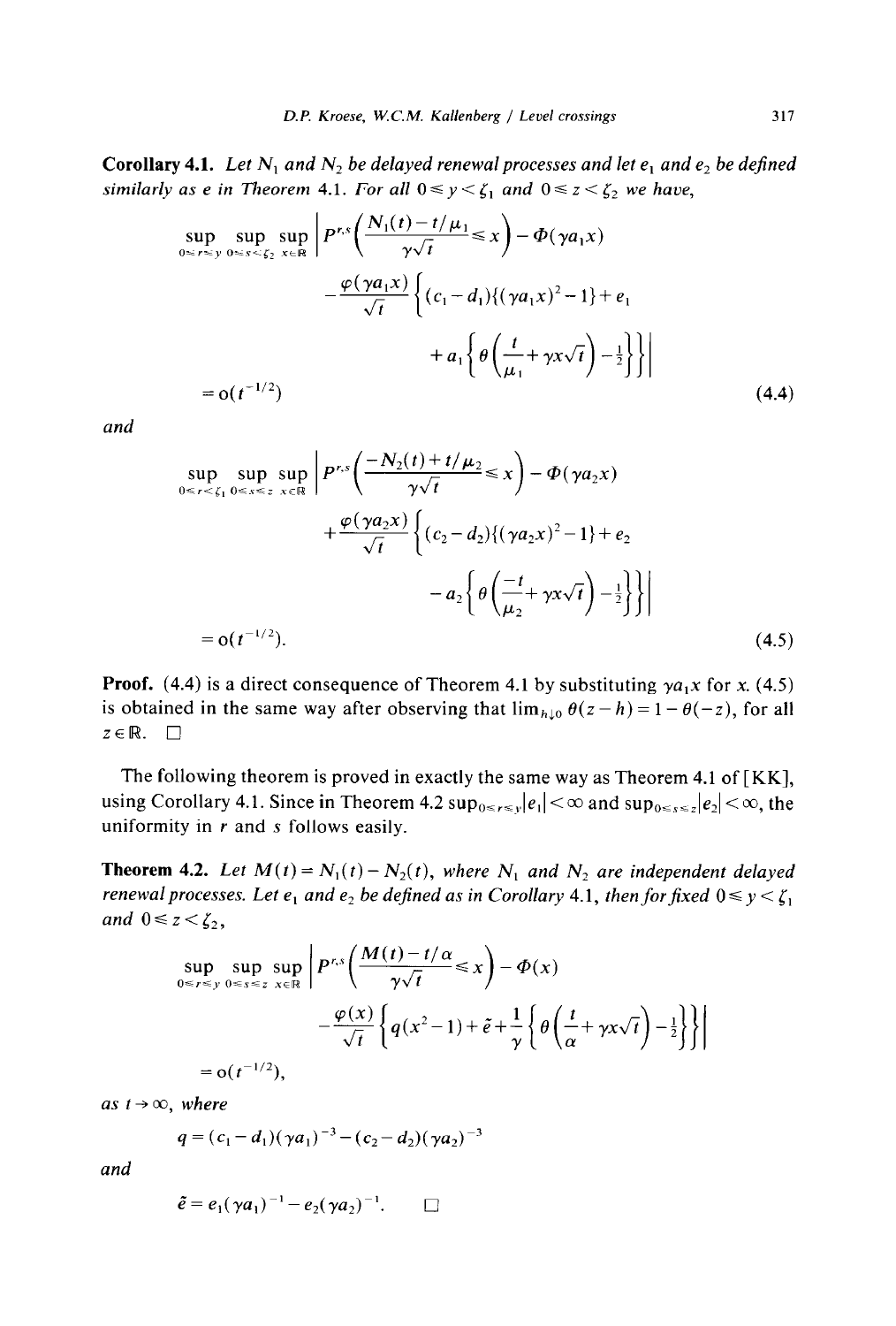**Corollary 4.2. If** *M is the diference of two independent stationary renewal processes, then* 

$$
\sup_{x \in \mathbb{R}} \left| P(M(t_n) \ge n) - \Phi(x) \right|
$$
  
 
$$
- \frac{\varphi(x)}{\sqrt{n}} \left\{ \left( \frac{q}{\sqrt{\alpha}} + \frac{1}{2} \alpha^{1/2} \gamma \right) (1 - x^2) + \frac{1}{2 \gamma \sqrt{\alpha}} - \frac{1}{2} \alpha^{1/2} \gamma \right\} \right| = o(n^{-1/2})
$$

as  $n \rightarrow \infty$ , where q is defined in Theorem 4.2 and the other parameters in Section 2.

**Proof.** First let  $|x| \leq \log n$ . We have

$$
P(M(t_n) \geq n) = 1 - P\left(\frac{M(t_n) - t_n/\alpha}{\gamma \sqrt{t_n}} \leq y_n\right),
$$

where, by the choice of  $x$ ,

$$
y_n = \frac{n - 1 - t_n/\alpha}{\gamma \sqrt{t_n}} = -x + \frac{x^2 \alpha^{1/2} \gamma}{2\sqrt{n}} - \frac{1}{\gamma \sqrt{n\alpha}} + O(n^{-1} \log^3 n). \tag{4.6}
$$

Observe that in this stationary case,  $v_i = \frac{1}{2}(\mu_i + \sigma_i^2/\mu_i)$ , so that  $e_1 = e_2 = \tilde{e} = 0$  in Theorem 4.2. Moreover, the argument of  $\theta$  in Theorem 4.2 now equals  $n-1$ , and thus the  $\theta$ -part simply becomes 1. Consequently,

$$
P(M(t_n) \ge n) = 1 - \Phi(y_n) - \frac{\varphi(y_n)}{\sqrt{t_n}} \left\{ q(y_n^2 - 1) + \frac{1}{2\gamma} \right\} + o(t_n^{-1/2}),
$$

so that by  $(4.6)$ ,

$$
P(M(t_n) \ge n) = \Phi(x) - \frac{\varphi(x)}{\sqrt{n\alpha}} \left\{ q(x^2 - 1) + \frac{1}{2\gamma} \right\}
$$

$$
- \frac{\varphi(x)}{\sqrt{n}} \left\{ \frac{1}{2} x^2 \gamma \sqrt{\alpha} - \frac{1}{\gamma \sqrt{\alpha}} \right\} + o(n^{-1/2}),
$$

as  $n \rightarrow \infty$ , uniformly for  $|x| \le \log n$ . The corollary follows by the monotonicity of d.f.'s.  $\Box$ 

A *local* expansion for the distribution of *M* is given in the next lemma. Although the result below can be extended in several ways, we only list it in the form that is sufficient for our purposes. Note that we again do not specify the distribution of the first component of  $N_1$  and  $N_2$ .

**Lemma 4.2.** Let  $y \ge 0$  be fixed and let  $r_0 < \min\{y, \zeta_1\}$ , then

$$
\sup_{0\leq r\leq r_0}\sup_{0\leq u\leq y}\sup_{|x|\leq \log n}\left|P^{r,0}(M(t_n-u)=n)-\frac{\varphi(x)}{\gamma\sqrt{n\alpha}}\right|=o(n^{-1/2}).
$$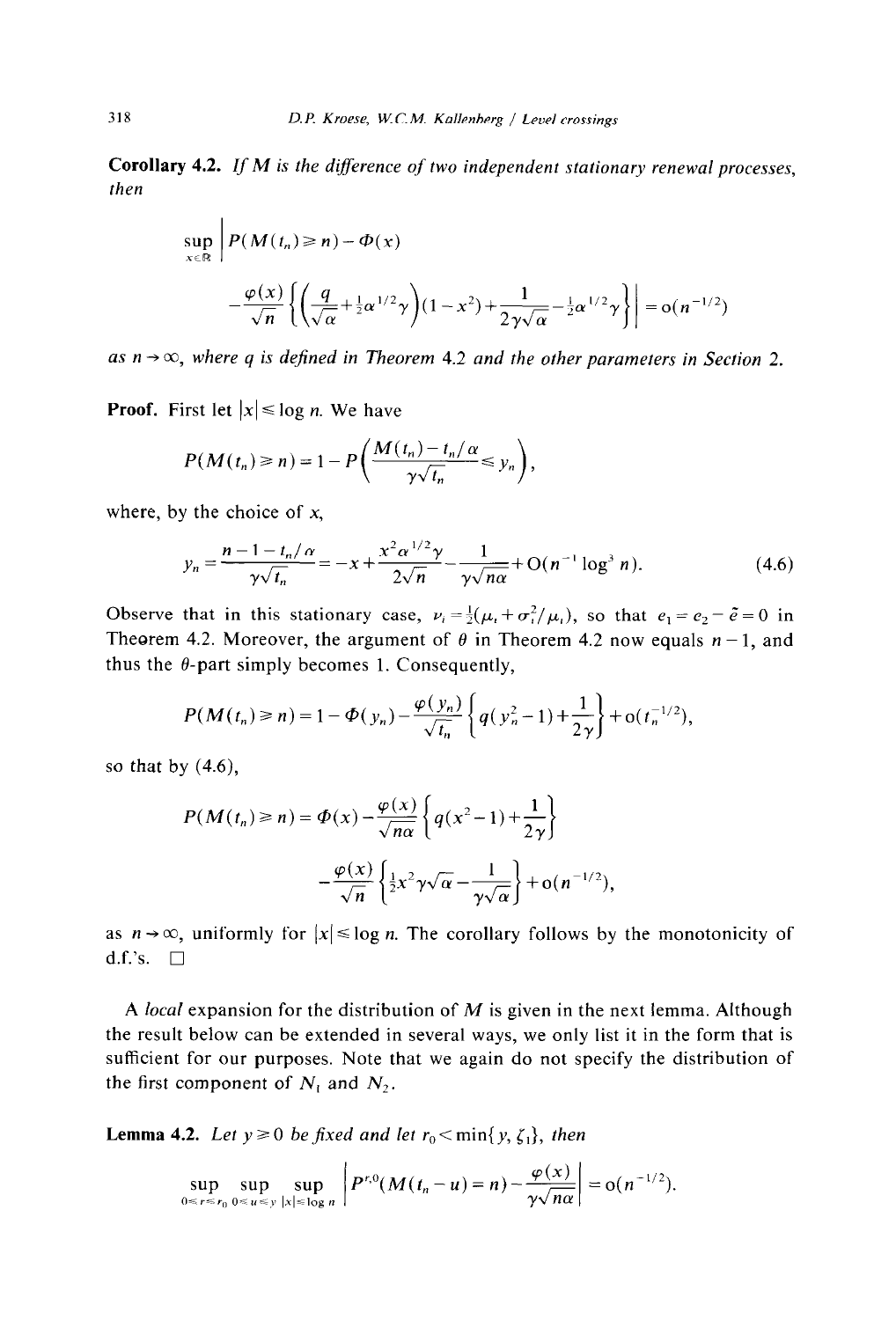Proof. Let 
$$
y_n = (n - (t_n - u)/\alpha) \gamma^{-1} (t_n - u)^{-1/2}
$$
 and  $z_n = y_n - \gamma^{-1} (t_n - u)^{-1/2}$ , then  
\n
$$
P^{r,0}(M(t_n - u) = n)
$$
\n
$$
= P^{r,0}(M(t_n - u) \le n) - P^{r,0}(M(t_n - u) \le n - 1)
$$
\n
$$
= P^{r,0}\left(\frac{M(t_n - u) - (t_n - u)/\alpha}{\gamma \sqrt{t_n - u}} \le y_n\right)
$$
\n
$$
- P^{r,0}\left(\frac{M(t_n - u) - (t_n - u)/\alpha}{\gamma \sqrt{t_n - u}} \le z_n\right).
$$

Since  $t_n = n\alpha + x\gamma\sqrt{n} \alpha^{3/2}$ ,

$$
|y_n - z_n| = \gamma^{-1} (t_n - u)^{-1/2} = \gamma^{-1} (n\alpha)^{-1/2} + O(n^{-1} \log n), \tag{4.7}
$$

uniformly for  $0 \le r \le r_0$ ,  $0 \le u \le y$  and  $|x| \le \log n$ . Also,

$$
y_n = -x + O(n^{-1/2} \log^2 n),
$$
\n(4.8)

uniformly for  $0 \le r \le r_0$ ,  $0 \le u \le y$  and  $|x| \le \log n$ . Now

$$
\left| P^{r,0}(M(t_n - u) = n) - \varphi(x) \gamma^{-1} (n\alpha)^{-1/2} \right|
$$
  
\n
$$
\leq \left| P^{r,0}\left( \frac{M(t_n - u) - (t_n - u)/\alpha}{\gamma \sqrt{t_n - u}} \leq y_n \right) - \varphi(y_n) - \frac{\varphi(y_n)}{\sqrt{t_n - u}} p(y_n) \right| \tag{4.9}
$$

$$
+\left|P^{r,0}\left(\frac{M(t_n-u)-(t_n-u)/\alpha}{\gamma\sqrt{t_n-u}}\leq z_n\right)-\Phi(z_n)-\frac{\varphi(z_n)}{\sqrt{t_n-u}}p(z_n)\right|\quad(4.10)
$$

$$
+ |\Phi(y_n) - \Phi(z_n) - \varphi(x)\gamma^{-1}(n\alpha)^{-1/2}| \qquad (4.11)
$$

$$
+\left|\frac{\varphi(y_n)}{\sqrt{t_n-u}}p(y_n)-\frac{\varphi(z_n)}{\sqrt{t_n-u}}p(z_n)\right|,\tag{4.12}
$$

where  $p(x) = q(x^2-1)+\tilde{e}+\frac{1}{2}\gamma^{-1}$  (q and  $\tilde{e}$  are defined in Theorem 4.2). By Theorem 4.2 it follows that (4.9) and (4.10) are of order  $o((t_n - u)^{-1/2})) = o(n^{-1/2})$  uniformly for  $0 \le r \le r_0$ ,  $0 \le u \le y$  and  $|x| \le \log n$ . The same result holds for (4.11) and (4.12), by the mean value theorem and (4.7) and (4.8), which completes the proof.  $\Box$ 

The following lemma provides additional information about the local behavior of a delayed renewal process.

**Lemma 4.3.** Let  $(N(t))$  be a delayed renewal process as defined at the beginning of *this section, then* 

$$
\sup_{t \geq 0} \sup_{0 \leq r < \zeta} P^r(N(t) = n) = O(n^{-1/2}).
$$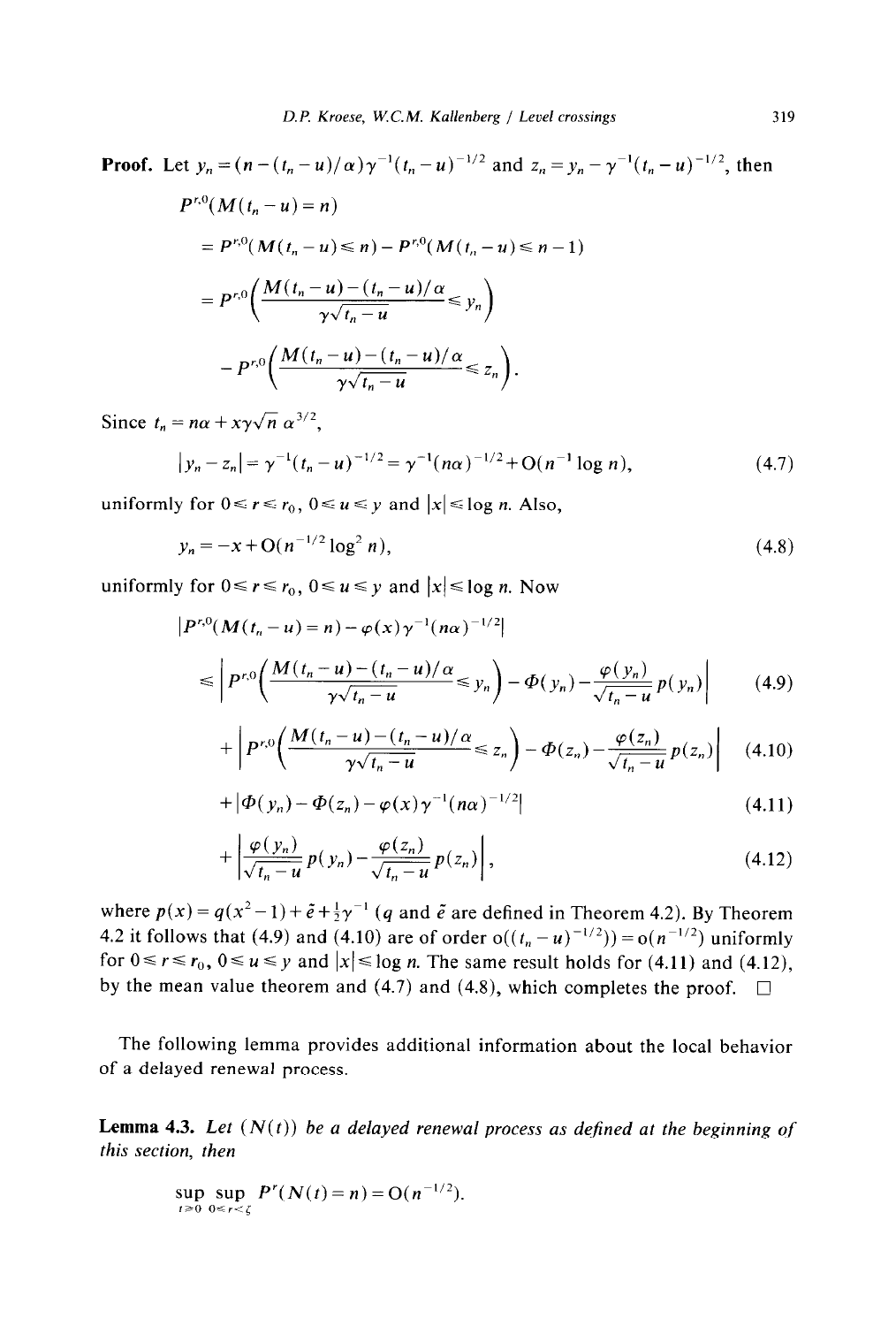**Proof.** Throughout the proof C denotes a generic constant. Let  $(X_n)$  be the renewal sequence of  $N$ , and define

$$
\widetilde{S}_{n-1}=(X_2+\cdots+X_n-(n-1)\mu)(n-1)^{-1/2}\sigma^{-1},\quad n\geq 2.
$$

Then

$$
P^r(N(t)=n)=P^r(\tilde{S}_{n-1}\leq Y)-P^r(\tilde{S}_n\leq Z),
$$

where  $Y=(t-X_1-(n-1)\mu)\sigma^{-1}(n-1)^{-1/2}$  and  $Z=(t-X_1-n\mu)\sigma^{-1}n^{-1/2}$ . Therefore,

$$
P'(N(t) = n) \le E'| \Phi(Y) - \Phi(Z)| + E'|P'_{X_1}(\tilde{S}_{n-1} \le Y) - \Phi(Y)|
$$
  
+ 
$$
E'|P'_{X_1}(\tilde{S}_n \le Z) - \Phi(Z)|.
$$
 (4.13)

By the Berry-Esseen inequality and the independence of  $X_1, X_2, \ldots$  we have

$$
\sup_{y\in\mathbb{R}}\left|P'_{X_1}(\tilde{S}_{n-1}\leq y)-\Phi(y)\right|\leq\frac{C}{\sqrt{n}},
$$

independently of r, so that the last two terms in (4.13) are  $O(n^{-1/2})$  uniformly in t and  $0 \le r < \zeta$ . The same holds for the first term in the right-hand side of (4.13), since it can be established by

$$
\sup_{x\in\mathbb{R}}\left|\Phi\left(\frac{x}{\sqrt{n-1}}\right)-\Phi\left(\frac{x}{\sqrt{n}}-\frac{\mu}{\sigma\sqrt{n}}\right)\right|=O(n^{-1/2}).
$$

This completes the proof.  $\Box$ 

# **5. Expansions, second part; proof of main result**

Throughout this section, *M* denotes the difference of two independent *stationary*  renewal processes. In (3.3) we found

$$
P(M(t_n) < n, \tau_n \leq t_n) = \sum_{k=-\infty}^{-1} P(M(t_n) = n + k, \, T_k \leq t_n).
$$

We first show that it suffices to consider  $P(M(t_n) = n + k, T_k \le t_n)$  for fixed k.

**Lemma 5.1.** *Let M* and  $T_k$  *be defined as in Section 2, then* 

$$
\lim_{A\to\infty}\lim_{n\to\infty}\sup_{|x|\leq \log n}\sqrt{n}\sum_{k=-\infty}^{-A}P(M(t_n)=n+k,\ T_k\leq t_n)=0.
$$

**Proof.** By using conditional expectation with respect to the  $\sigma$ -algebra  $\mathcal{F}_{T_k}$  generated by the stopping time  $T_k$  we obtain

$$
P(M(t_n) = n + k, T_k \le t_n) = EI_{\{T_k \le t_n\}} P_{\mathcal{F}_{T_k}}(M(t_n) = n + k). \tag{5.1}
$$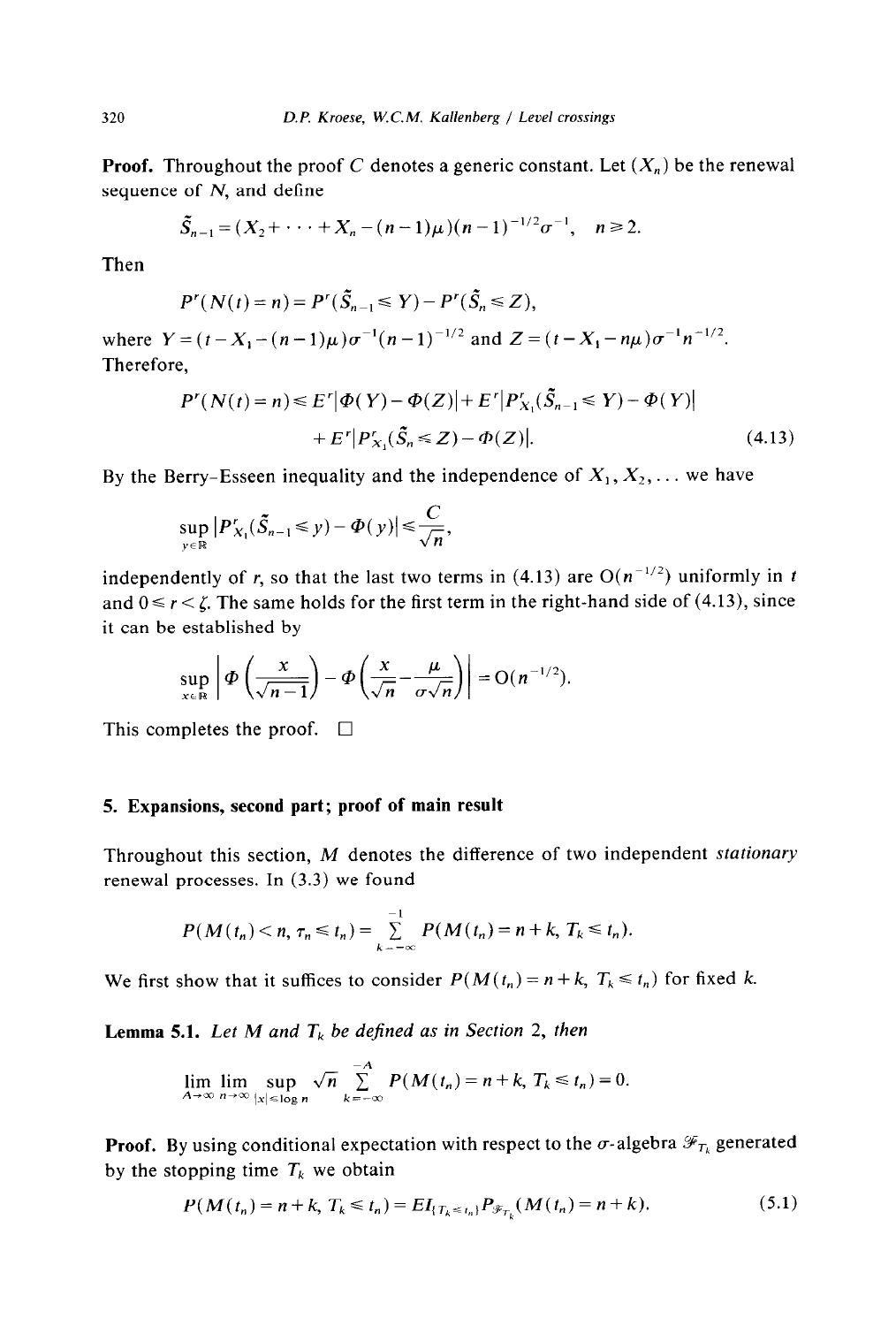Let  $Q^{r,s}$  denote the probability measure  $P^{r,s}$  under which both  $N_1$  and  $N_2$  are *ordinary* renewal processes and  $X_2^{(i)}$  has d.f.  $G_i$ ,  $i = 1, 2$ . Denote  $\zeta_1$  in this case by  $\zeta_1^*$ . On the other hand let the probability measure  $\tilde{Q}^{r,s}$  correspond to  $P^{r,s}$  such that  $N_1$  is a *stationary* and  $N_2$  is an ordinary renewal process with again  $X_2^{(i)}$  having d.f.  $G_i$ ,  $i = 1, 2$ . Now  $\zeta_1$  is denoted by  $\tilde{\zeta}_1$ . If we denote the 'lifetime' of  $N_1$  (i.e. the time elapsed since the last renewal of  $N_1$ , or, if there was no renewal, the time elapsed since  $t = 0$ ) at time  $T_k$  by R, then we have

$$
P_{\mathscr{F}_{T_k}}(M(t_n) = n + k)
$$
  
=  $I_{\{T_k = R\}} \tilde{Q}^{R,0}(M(t_n - T_k) = n) + I_{\{T_k \neq R\}} Q^{R,0}(M(t_n - T_k) = n).$  (5.2)

Let  $(P^{r,0}, \zeta)$  be  $(\tilde{Q}^{r,0}, \tilde{\zeta}_1)$  or  $(Q^{r,0}, \zeta_1^*)$ . Then, applying Lemma 4.3, we have in either case

$$
P^{r,0}(M(t) = n) = \sum_{n_1=n}^{\infty} P^{r,0}(N_1(t_n) = n_1) P^{r,0}(N_2(t) = n_1 - n)
$$
  
= O(n<sup>-1/2</sup>)  $\sum_{n_1=n}^{\infty} P^{r,0}(N_2(t) = n_1 - n) = O(n^{-1/2}),$  (5.3)

uniformly in  $0 \le r < \zeta_1^*$  or  $0 \le r < \tilde{\zeta}_1$ , respectively and t. Hence, combining (5.1)-(5.3),

$$
P(M(t_n) = n + k, T_k \le t_n) = P(T_k \le t_n) O(n^{-1/2}),
$$
\n(5.4)

where  $O(n^{-1/2})$  is independent of x and k. In particular,

$$
\lim_{n \to \infty} \sqrt{n} \sum_{k=-\infty}^{-1} P(M(t_n) = n + k, T_k \le t_n) \le \lim_{n \to \infty} \sum_{k=-\infty}^{-1} P(T_k \le t_n) C
$$

$$
= -CE \inf_{t \ge 0} M(t) \tag{5.5}
$$

by the monotone convergence theorem and the definition of  $T_k$ . Since *E* inf<sub> $l \ge 0$ </sub>  $M(t)$ is finite by Remark 3.1, Lemma 5.1 follows from  $(5.5)$ .

**Lemma 5.2.** *For fixed*  $k \in \mathbb{Z}_-$ ,

$$
\sup_{|x|\leq \log n}\left|P(M(t_n)=n+k,\,T_k\leq t_n)-\frac{\varphi(x)}{\gamma\sqrt{n\alpha}}\,P(T_k<\infty)\right|=o(n^{-1/2}).
$$

**Proof.** Let  $\mathscr{F}_{T_k}$ ,  $\tilde{Q}^{r,0}$ ,  $Q^{r,0}$ ,  $\tilde{\zeta}_1$  and  $\zeta_1^*$  be defined as in the proof of Lemma 5.1. Fix  $y > 0$  and  $\delta > 0$ . For *n* large enough

$$
P(M(t_n) = n + k, T_k \le y)
$$
  
\n
$$
\le P(M(t_n) = n + k, T_k \le t_n)
$$
  
\n
$$
= P(M(t_n) = n + k, T_k \le y) + P(M(t_n) = n + k, y < T_k \le t_n).
$$
 (5.6)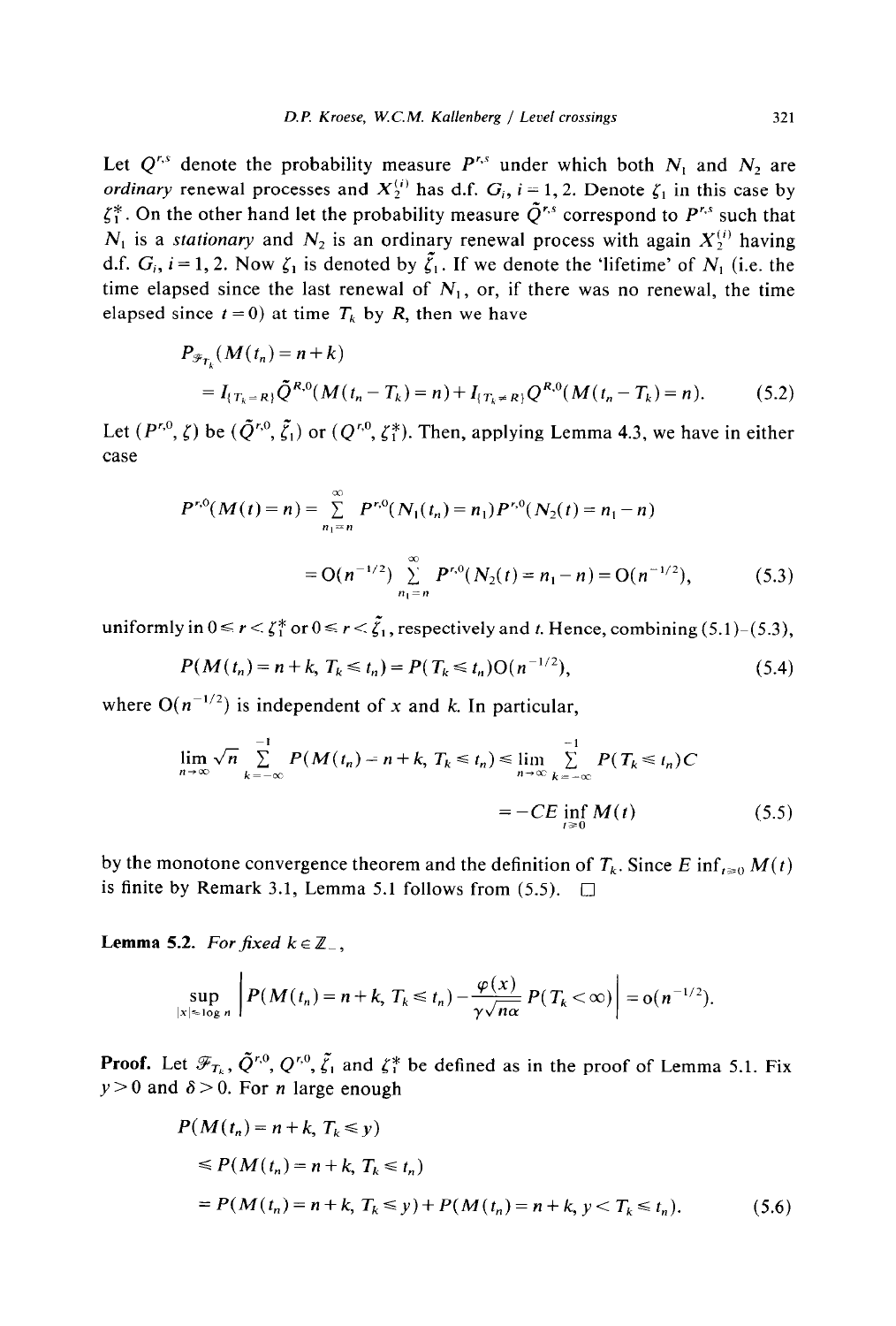Using Lemmas 4.3 and 4.2 we have for  $T_k \leq y$ , similarly to (5.2) and (5.3),

$$
P_{\mathscr{F}_{T_k}}(M(t_n) = n + k) = (I_{\{T_k = R, R \le \tilde{\xi}_1 - \delta\}} + I_{\{T_k \ne R, R \le \xi_1^* - \delta\}}) \frac{\varphi(x)}{\gamma \sqrt{n\alpha}} + o_{\delta}(n^{-1/2})
$$
  
+ 
$$
(I_{\{T_k = R, \tilde{\xi}_1 - \delta < R < \tilde{\xi}_1\}} + I_{\{T_k \ne R, \xi_1^* - \delta < R < \xi_1^*\}})O(n^{-1/2})
$$
  
= 
$$
f_R(\delta) \frac{\varphi(x)}{\gamma \sqrt{n\alpha}} + o_{\delta}(n^{-1/2}) + g_R(\delta)O(n^{-1/2}),
$$

where  $f_R(\delta) = 1$  and  $g_R(\delta) = 0$  if  $\delta$  is small enough (depending on R) and  $f_R(\delta)$ ,  $g_R(\delta) \in \{0, 1\}$ . Hence,

$$
P(M(t_n) = n + k, T_k \le y)
$$
  
=  $EI_{\{T_k \le y\}} P_{\mathscr{F}_{T_k}}(M(t_n) = n + k)$   
=  $EI_{\{T_k \le y\}} \left\{ \frac{\varphi(x)}{\gamma \sqrt{n\alpha}} f_R(\delta) + o_\delta(n^{-1/2}) + g_R(\delta) O(n^{-1/2}) \right\}$ 

uniformly for  $|x| \leq \log n$ . Therefore

$$
\lim_{y \to \infty} \lim_{\delta \downarrow 0} \lim_{n \to \infty} \left[ \sqrt{n} \ P(M(t_n) = n + k, T_k \le y) - \frac{\varphi(x)}{\gamma \sqrt{\alpha}} \ P(T_k \le y) \right]
$$
\n
$$
= \lim_{y \to \infty} \lim_{\delta \downarrow 0} \lim_{n \to \infty} EI_{\{T_k \le y\}} \left\{ \frac{\varphi(x)}{\gamma \sqrt{\alpha}} \{f_R(\delta) - 1\} + o_\delta(1) + g_R(\delta) O(1) \right\} = 0.
$$
\n(5.7)

(Note that in taking the limit w.r.t.  $\delta$  we apply the dominated convergence theorem.) Moreover, since, similarly to (5.4),

$$
P(M(t_n) = n + k, y < T_k \leq t_n) \leq P(y < T_k \leq t_n) O(n^{-1/2}),
$$

where  $O(n^{-1/2})$  does not depend on y, we have

$$
\lim_{y \to \infty} \lim_{n \to \infty} \sqrt{n} \ P(M(t_n) = n + k, \, y < T_k \leq t_n) = 0. \tag{5.8}
$$

Combination of (5.6)-(5.8) and  $\lim_{y\to\infty} P(T_k \le y) = P(T_k < \infty)$  now yields the result.  $\square$ 

Corollary 5.1. *Let M be the diference process of two independent stationary renewal processes and let*  $T_k$  *be defined as in Section 2, then* 

$$
\sup_{|x| \le \log n} \left| \sum_{k=-\infty}^{-1} P(M(t_n) = n + k, T_k \le t_n) + \frac{\varphi(x)}{\gamma \sqrt{n \alpha}} E \inf_{t \ge 0} M(t) \right|
$$
  
= o(n<sup>-1/2</sup>) as  $n \to \infty$ .